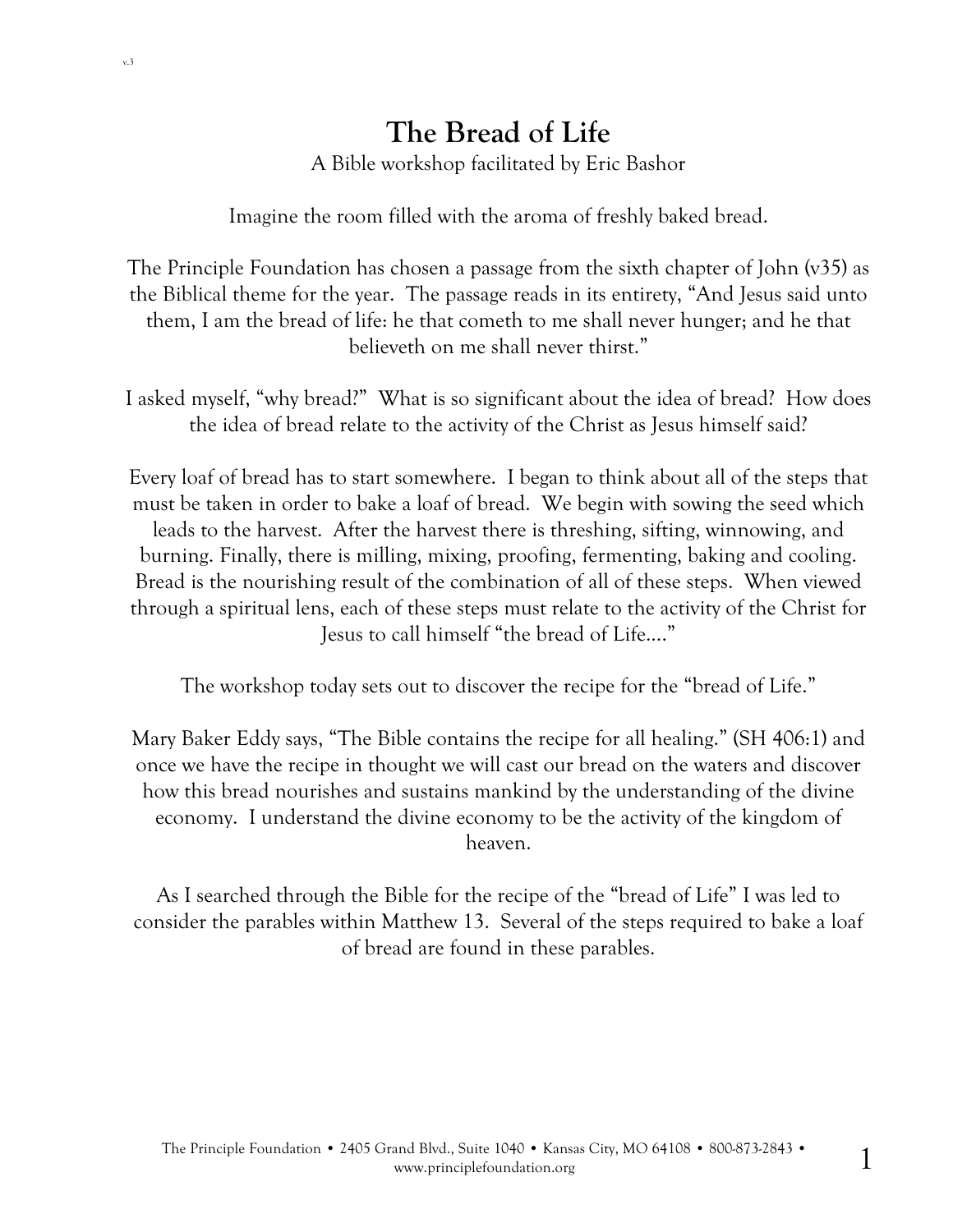## **Part I. The Parables of Matthew 13**

### **A. The Parable of the Sower**

What is the seed?

Who is the sower? 259:6-11

What does the soil represent? 587:23

How many types of soil are there?

Why are the first three soils unfruitful? 237:12; 14:6-9; 237:10-12; 36:14

What makes the good soil fertile? 361:28

Is Jesus excluding groups of people from understanding in vs. 13-15? If not, than who or what is he talking about? Mis.99:1-5; 38:26

The link between humility and understanding: Mis.356:22

We still seem to have four types of soil (consciousness). What did Jesus do about it? I John 5:20; Mis.154:16

What did we learn from the parable?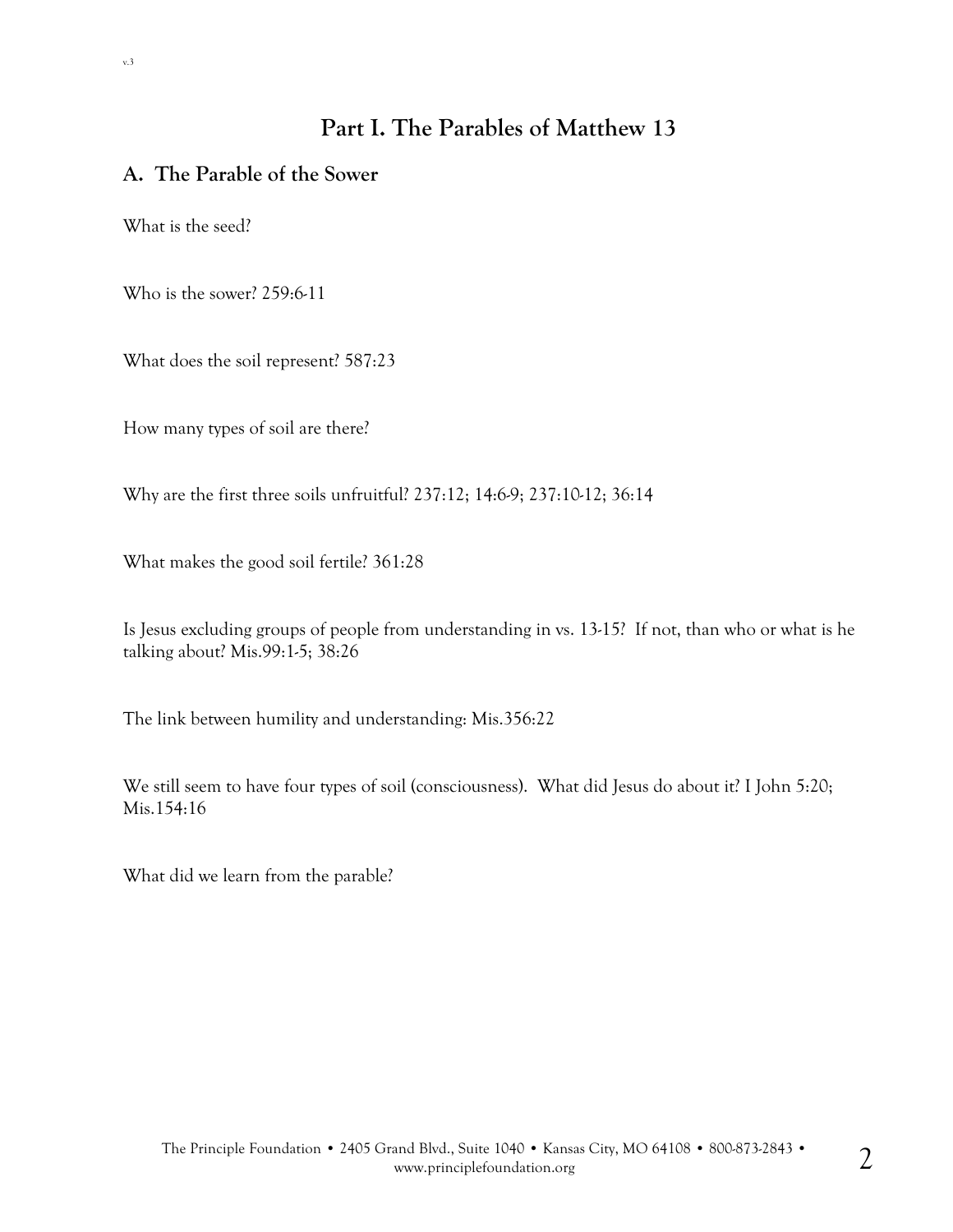### **B. The Parable of the Tares and Wheat**

How many fields? How many sowers? How many types of seed?

Did the duplicity appear before or after men slept?

Who fell asleep? 293:32

Who is the sower?

Who or what is the enemy? 584:17

What do the tares and wheat represent? 595:5; 476:1; 72:13

Whence hath it tares? Mis.27:1 (to!)

What did the servants want to do? Did the householder agree?

Why let the tares and wheat grow together? Luke 6:44

Were the servants ready for the harvest? 505:29-2; 191:28-32; Mis.215:30-3

Who are the reapers? 299:11; 12:10

Harvest Time: John 1:29; Mis.214:25-2

What did we learn from the parable?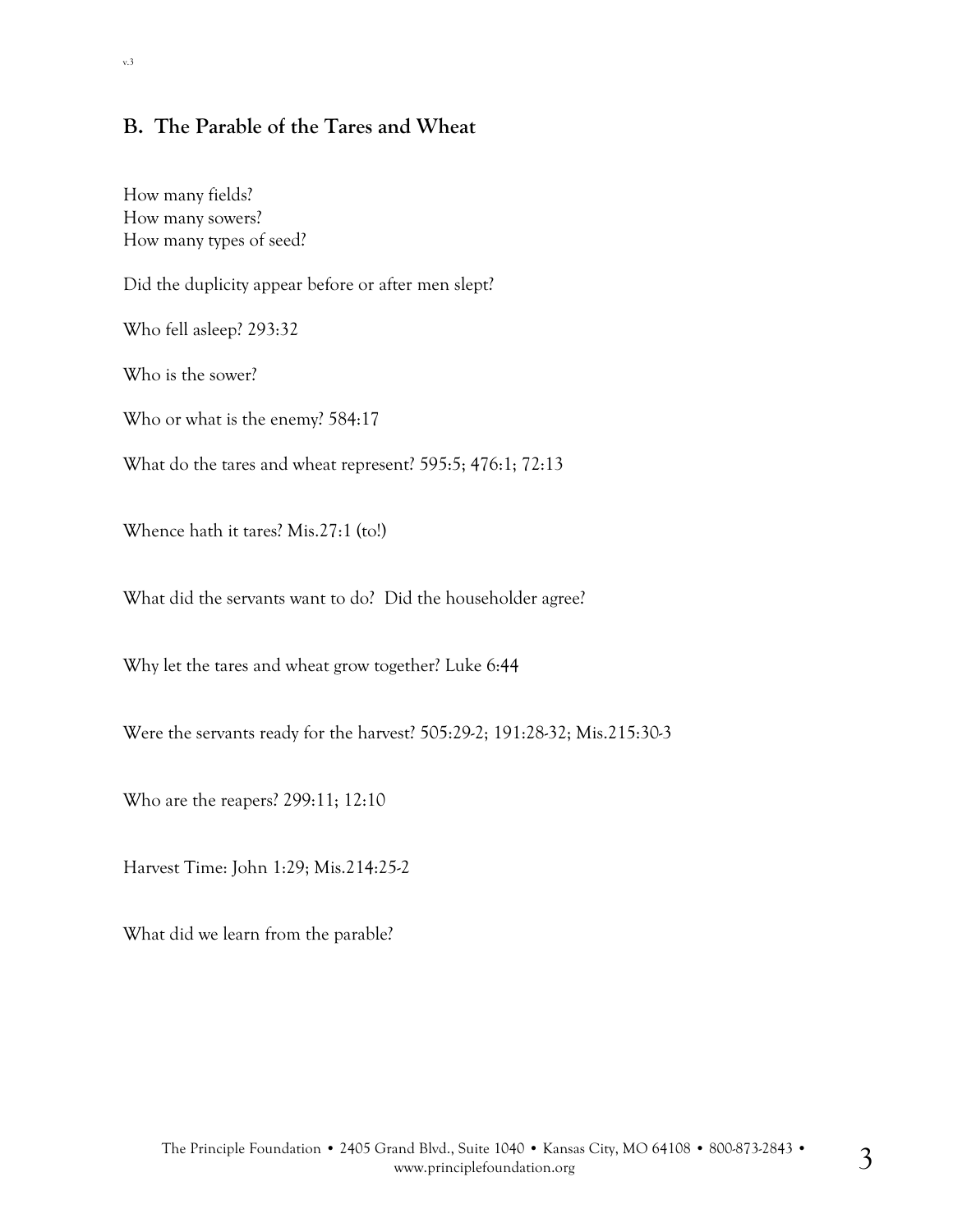### **C. The Parable of the Mustard Seed**

How many types of seed?

What does the mustard seed represent? Gen.1:9-13; Un.6:1; 508:14-16

What does the little mustard seed grow into? Mis.356:16; My.182:11

What did we learn from the parable?

\*Summary of the first three parables: 503:20

## **D. The Parable of the Leaven that a Woman hid in the meal**

What does the leaven represent? 118:6; Mis.174:30-5

What does the leaven do? 162:9; 43:7

What does the meal represent? Mis.175:5; 118:13-20

What did we learn from the parable?

\*Oven section: 44:5-8; My.191:17; 02'19:2-4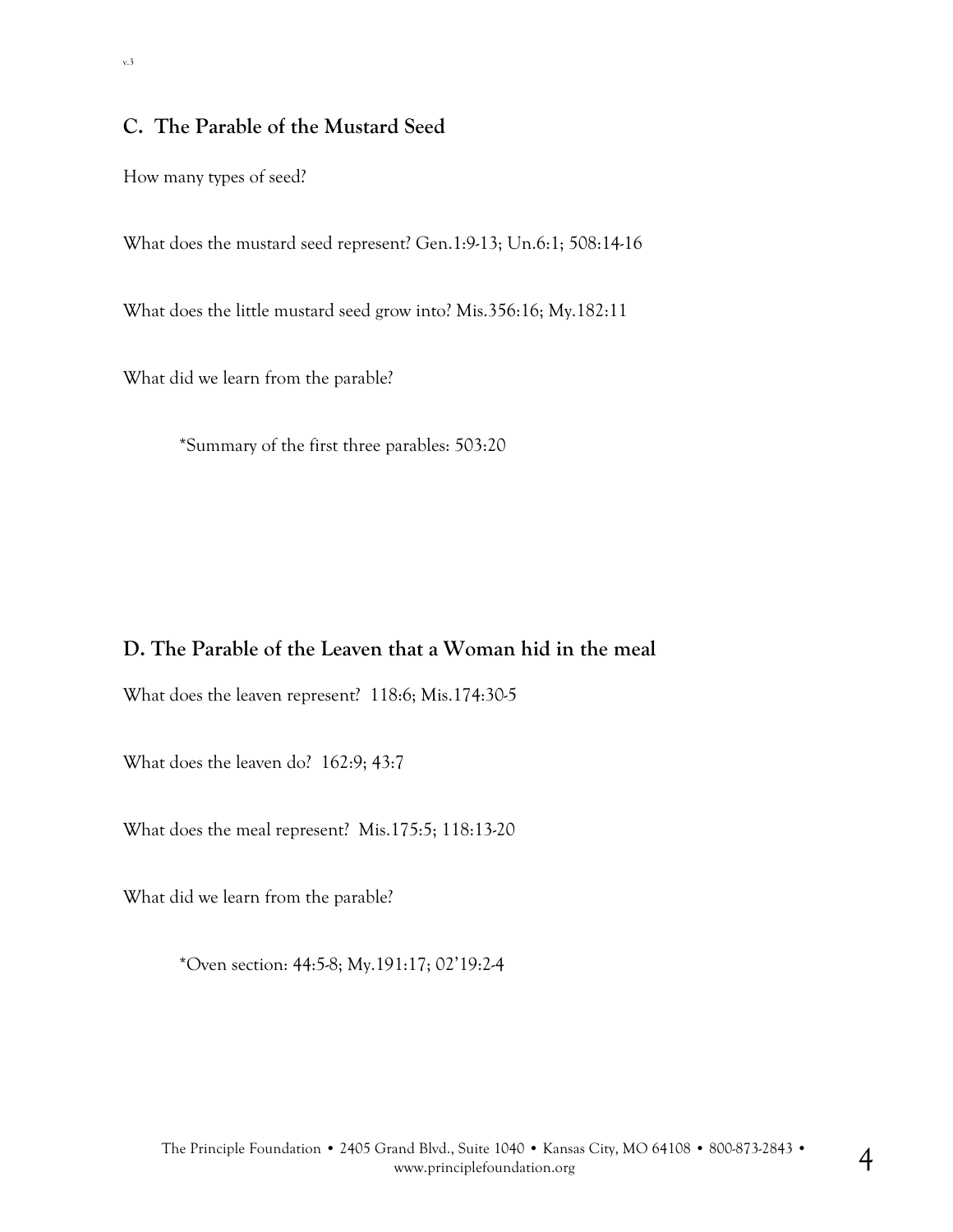# **Part 2. The Parables and The Divine Economy**

#### **1. The Parable of the Sower**

How profitable was the good soil? Are ANY of the other soils as profitable as the good soil?

What is the original claim of the serpent in Genesis 3:1-5?

Solomon and the profitability of understanding: I Kings 3:7-9, 11-15

What were the things Solomon did NOT ask for? What was he given?

Did God give Solomon something he lacked or did Solomon's humility harmonize with the Principle of wisdom?

#### **2. The Parable of the Tares and Wheat**

Spiritual discernment and supply, Elijah and the widow of Zarephath: I Kings 17:1, 8-16

Who looks on the field and sees tares (Matt. 13:27)? Who looks at the "face of the sky" and cries "drought" (I Kings 17)? Who looks at the economy and asks why is there a recession? What is the difference? Mis. 355:2; Mis.64:29-5; 390:4-9; 489:28-29

What happens if you mix the tares and wheat? 269:21

What were the reapers instructed to do? (Matt. 13:30)? 233:16; Mis.342:28-1, 343:10